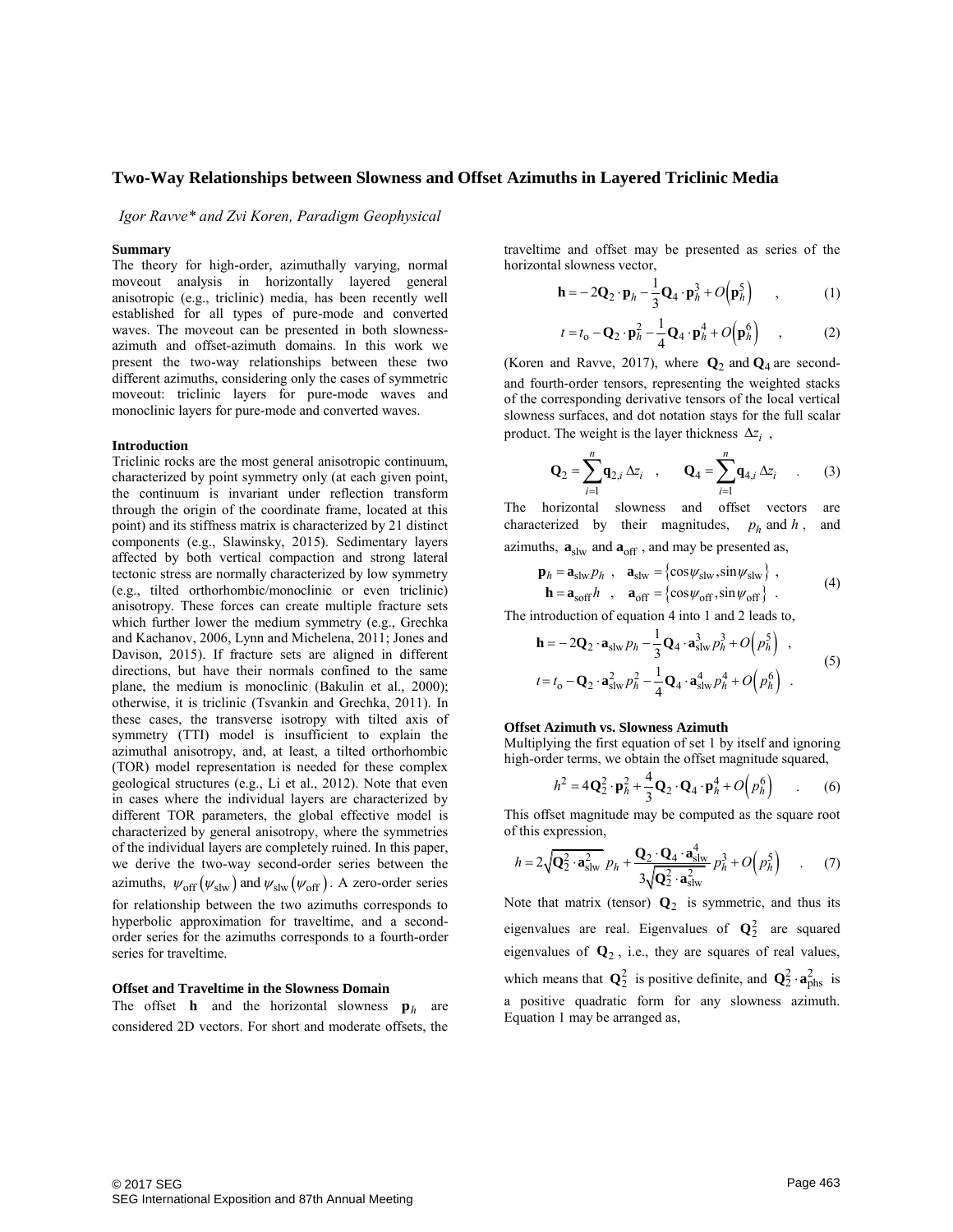$$
\mathbf{a}_{off}h = -2\mathbf{Q}_2 \cdot \mathbf{p}_h - \frac{\mathbf{Q}_4 \cdot \mathbf{p}_h^3}{3} + O(\mathbf{p}_h^5) \tag{8}
$$

or

$$
\left(2\sqrt{\mathbf{Q}_{2}^{2}\cdot\mathbf{a}_{\text{slw}}^{2}}+\frac{\mathbf{Q}_{2}\cdot\mathbf{Q}_{4}\cdot\mathbf{a}_{\text{slw}}^{4}}{3\sqrt{\mathbf{Q}_{2}^{2}\cdot\mathbf{a}_{\text{slw}}^{2}}}\ p_{h}^{2}\right)\mathbf{a}_{\text{off}} =
$$
\n
$$
-2\mathbf{Q}_{2}\cdot\mathbf{a}_{\text{slw}}-\frac{\mathbf{Q}_{4}\cdot\mathbf{a}_{\text{slw}}^{3}}{3}p_{h}^{2}+O\left(p_{h}^{4}\right).
$$
\n(9)

This leads to the offset azimuth vs. slowness azimuth,  
\n
$$
\mathbf{a}_{off} = -\frac{\mathbf{Q}_2 \cdot \mathbf{a}_{slw}}{\sqrt{\mathbf{Q}_2^2 \cdot \mathbf{a}_{slw}^2}} + \left[ \left( \mathbf{Q}_2 \cdot \mathbf{Q}_4 \cdot \mathbf{a}_{slw}^4 \right) \mathbf{Q}_2 \cdot \mathbf{a}_{slw} \right. \\ \left. - \left( \mathbf{Q}_2^2 \cdot \mathbf{a}_{slw}^2 \right) \mathbf{Q}_4 \cdot \mathbf{a}_{slw}^3 \right] \frac{1}{6 \left( \mathbf{Q}_2^2 \cdot \mathbf{a}_{slw}^2 \right)^{3/2} p_h^2 + O\left( p_h^4 \right). \tag{10}
$$

Taking into account the identity,  
\n
$$
\mathbf{Q}_2 \cdot \mathbf{Q}_4 \cdot \mathbf{a}_{\text{slw}}^4 = (\mathbf{Q}_4 \cdot \mathbf{a}_{\text{slw}}^3) \cdot (\mathbf{Q}_2 \cdot \mathbf{a}_{\text{slw}}) \quad , \quad (11)
$$

$$
\mathbf{Q}_2 \cdot \mathbf{Q}_4 \cdot \mathbf{a}_{\text{slw}}^4 = \left( \mathbf{Q}_4 \cdot \mathbf{a}_{\text{slw}}^2 \right) \cdot \left( \mathbf{Q}_2 \cdot \mathbf{a}_{\text{slw}} \right) \quad , \quad (11)
$$
  
equation 9 may be arranged as,  

$$
\mathbf{a}_{\text{off}} = -\frac{\mathbf{Q}_2 \cdot \mathbf{a}_{\text{slw}}}{\sqrt{\mathbf{Q}_2^2 \cdot \mathbf{a}_{\text{slw}}^2}} + \left\{ \left[ \left( \mathbf{Q}_4 \cdot \mathbf{a}_{\text{slw}}^3 \right) \cdot \left( \mathbf{Q}_2 \cdot \mathbf{a}_{\text{slw}} \right) \right] \mathbf{Q}_2 \cdot \mathbf{a}_{\text{slw}} \right\} - \left( \mathbf{Q}_2^2 \cdot \mathbf{a}_{\text{slw}}^2 \right) \mathbf{Q}_4 \cdot \mathbf{a}_{\text{slw}}^3 \right\} \frac{1}{6 \left( \mathbf{Q}_2^2 \cdot \mathbf{a}_{\text{slw}}^2 \right)^{3/2}} p_h^2 + O\left( p_h^4 \right)
$$

(12)

Next we take into account the general triple cross-product formula,

$$
\mathbf{a} \times (\mathbf{b} \times \mathbf{c}) = \mathbf{b}(\mathbf{a} \cdot \mathbf{c}) - \mathbf{c}(\mathbf{a} \cdot \mathbf{b}) \qquad , \qquad (13)
$$

where **a**, **b**, **c** are arbitrary vectors, and in particular,

$$
\mathbf{a} \times \mathbf{b} \times \mathbf{a} = \mathbf{b}\mathbf{a}^2 - \mathbf{a}(\mathbf{a} \cdot \mathbf{b})
$$
 (14)

We rewrite equation 10 in a shorthand notation,  
\n
$$
\mathbf{a}_{off} = -\frac{\mathbf{Q}_2 \cdot \mathbf{a}_{slw}}{\sqrt{\mathbf{Q}_2^2 \cdot \mathbf{a}_{slw}^2}} - \frac{}{\left(\mathbf{Q}_2 \cdot \mathbf{a}_{slw}\right) \times \left(\mathbf{Q}_4 \cdot \mathbf{a}_{slw}^3\right) \times \left(\mathbf{Q}_2 \cdot \mathbf{a}_{slw}\right)} \frac{\left(\mathbf{Q}_2 \cdot \mathbf{a}_{slw}\right) \times \left(\mathbf{Q}_4 \cdot \mathbf{a}_{slw}^3\right)}{6 \left(\mathbf{Q}_2^2 \cdot \mathbf{a}_{slw}^2\right)^{3/2}} p_h^2 + O\left(p_h^4\right).
$$
\n(15)

Note that vectors and tensors in equation 15 (and further equations with cross-products) are all in 2D space (in the horizontal plane), while a cross-product is defined in 3D space, so the third component of vectors in the triple products exists formally and should be set to zero. The result of the triple cross-product is in 2D space. We note also that the zero-offset component on the right side of equation 15 is normal to the coefficient of the second-order term: When the infinitesimal horizontal slowness changes, the unit vector  $\mathbf{a}_{off}$  can only rotate slightly around its normal incidence value, but it preserves its unit length. The

same is related to equations 17, 25 and 27. The series in equation in 6 may be inverted,

The series in  
ratio in 6 may be inverted,  

$$
p_h = \frac{h}{2\sqrt{Q_2^2 \cdot a_{\text{slw}}^2}} - \frac{Q_2 \cdot Q_4 \cdot a_{\text{slw}}^4}{48 \left( D_2^2 \cdot a_{\text{slw}}^2 \right)^{5/2}} h^3 + O\left(p_h^5\right) \quad . \tag{16}
$$

The introduction of equation 14 into 13 leads to,  
\n
$$
\mathbf{a}_{off} = -\frac{\mathbf{Q}_2 \cdot \mathbf{a}_{slw}}{\sqrt{\mathbf{Q}_2^2 \cdot \mathbf{a}_{slw}^2}} - \frac{(\mathbf{Q}_2 \cdot \mathbf{a}_{slw}) \times (\mathbf{Q}_4 \cdot \mathbf{a}_{slw}^3) \times (\mathbf{Q}_2 \cdot \mathbf{a}_{slw})}{24(\mathbf{Q}_2^2 \cdot \mathbf{a}_{slw}^2)^{5/2}} h^2 + O(h^4).
$$
\n(17)

Equations 16 and 17 relate the offset-azimuth to the slowness-azimuth through the magnitudes of the horizontal slowness or offset, respectively. Relationships between the two azimuths have second-order accuracy, and this is exactly what is needed for the fourth-order traveltime accuracy.

## **Slowness Azimuth vs. Offset Azimuth**

vs. offset.

Equation 1 can be inverted, leading to horizontal slowness  
vs. offset.  

$$
\mathbf{p}_h = -\frac{1}{2}\mathbf{Q}_2^{-1} \cdot \mathbf{h} + \frac{1}{48}\mathbf{Q}_2^{-1} \cdot \mathbf{Q}_4 \cdot \left(\mathbf{Q}_2^{-1} \cdot \mathbf{h}\right)^3 + O\left(\mathbf{h}^5\right) , \quad (18)
$$

Multiplying it by itself and ignoring the high-order terms,

Multiplying it by itself and ignoring the high-order terms,  
we obtain the horizontal slowness magnitude squared,  

$$
\rho_h^2 = \frac{1}{4} \mathbf{Q}_2^{-2} \cdot \mathbf{h}^2 - \frac{1}{48} (\mathbf{Q}_2^{-1} \cdot \mathbf{h}) \cdot \mathbf{Q}_2^{-1} \cdot \mathbf{Q}_4 \cdot (\mathbf{Q}_2^{-1} \cdot \mathbf{h})^3 + O(h^6).
$$
(19)

which may be simplified to,  
\n
$$
p_h^2 = \frac{1}{4} \mathbf{Q}_2^{-2} \cdot \mathbf{a}_{off}^2 h^2 - \frac{1}{48} \mathbf{Q}_2^{-1} \cdot \mathbf{Q}_4 \cdot (\mathbf{Q}_2^{-1} \cdot \mathbf{a}_{off})^4 h^4 + O(h^6).
$$
\n(20)

The horizontal slowness magnitude may be computed as the square root of this expression,

the horizontal slowness magnitude may be computed as  
\ne square root of this expression,  
\n
$$
p_h = \frac{1}{2} \sqrt{Q_2^{-2} \cdot a_{off}^2} h - \frac{Q_2^{-1} \cdot Q_4 \cdot (Q_2^{-1} \cdot a_{off})^4}{48 \sqrt{Q_2^{-2} \cdot a_{off}^2}} h^3 + O(h^5)
$$
\n(21)

Equation 16 may be presented as,

$$
\mathbf{a}_{\text{phs}} p_h = -\frac{1}{2} \mathbf{Q}_2^{-1} \cdot \mathbf{a}_{\text{off}} h
$$
  
 
$$
+ \frac{1}{48} \mathbf{Q}_2^{-1} \cdot \mathbf{Q}_4 \cdot \left( \mathbf{Q}_2^{-1} \cdot \mathbf{a}_{\text{off}} \right)^3 h^3 + O\left( h^5 \right) .
$$
 (22)

Combining equations 21 and 22, we obtain,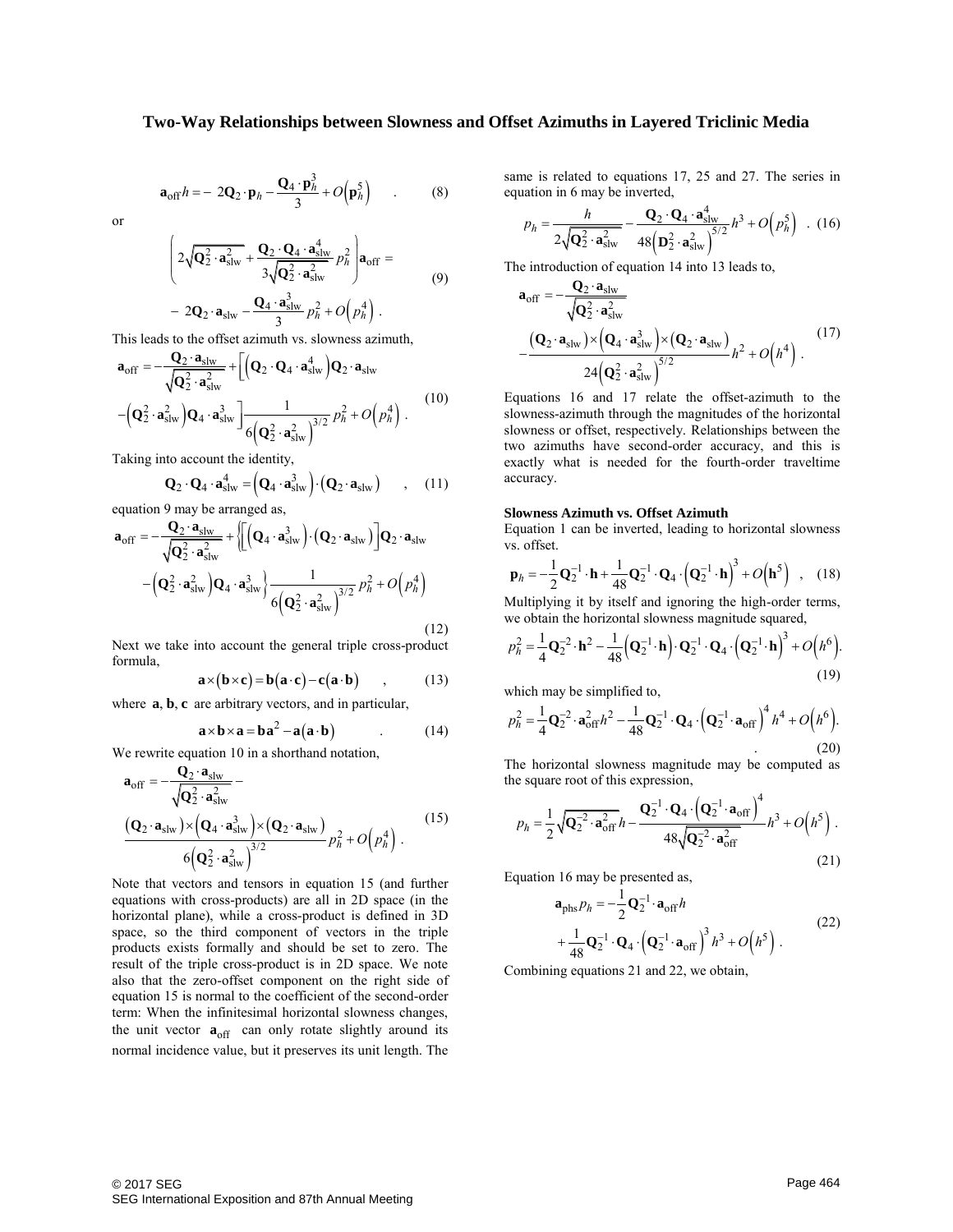$$
\left[\frac{1}{2}\sqrt{\mathbf{Q}_{2}^{-2}\cdot\mathbf{a}_{off}^{2}}-\frac{1}{48}\frac{\mathbf{Q}_{2}^{-1}\cdot\mathbf{Q}_{4}\cdot(\mathbf{Q}_{2}^{-1}\cdot\mathbf{a}_{off})^{4}}{\sqrt{\mathbf{Q}_{2}^{-2}\cdot\mathbf{a}_{off}^{2}}}\hbar^{2}\right]\mathbf{a}_{phs}=\frac{1}{2}\mathbf{Q}_{2}^{-1}\cdot\mathbf{a}_{off}+\frac{1}{48}\mathbf{Q}_{2}^{-1}\cdot\mathbf{Q}_{4}\cdot(\mathbf{Q}_{2}^{-1}\cdot\mathbf{a}_{off})^{3}\hbar^{2}+O\left(\hbar^{4}\right).
$$
\nThis leads to

This leads to,

$$
\mathbf{a}_{\text{phs}} = -\frac{\mathbf{Q}_2^{-1} \cdot \mathbf{a}_{\text{off}}}{\sqrt{\mathbf{Q}_2^{-2} \cdot \mathbf{a}_{\text{off}}^2}} + \frac{\left\{ \left( \mathbf{Q}_2^{-2} \cdot \mathbf{a}_{\text{off}}^2 \right) \left[ \mathbf{Q}_2^{-1} \cdot \mathbf{Q}_4 \cdot \left( \mathbf{Q}_2^{-1} \cdot \mathbf{a}_{\text{off}} \right)^3 \right] \right\}}{\left[ \mathbf{Q}_2^{-1} \cdot \mathbf{Q}_4 \cdot \left( \mathbf{Q}_2^{-1} \cdot \mathbf{a}_{\text{off}} \right)^4 \right] \left( \mathbf{Q}_2^{-1} \cdot \mathbf{a}_{\text{off}} \right) \right\}} \tag{24}
$$
\n
$$
\cdot \frac{1}{24 \left( \mathbf{Q}_2^{-2} \cdot \mathbf{a}_{\text{off}}^2 \right)^{3/2}} h^2 + O\left( h^4 \right).
$$

which may be presented with the triple cross-product,  
\n
$$
\mathbf{a}_{\text{phs}} = -\frac{\mathbf{Q}_2^{-1} \cdot \mathbf{a}_{\text{off}}}{\sqrt{\mathbf{Q}_2^{-2} \cdot \mathbf{a}_{\text{off}}^2}} + \frac{(\mathbf{Q}_2^{-1} \cdot \mathbf{a}_{\text{off}}) \times [\mathbf{Q}_2^{-1} \cdot \mathbf{Q}_4 \cdot (\mathbf{Q}_2^{-1} \cdot \mathbf{a}_{\text{off}})^3] \times (\mathbf{Q}_2^{-1} \cdot \mathbf{a}_{\text{off}})}{24(\mathbf{Q}_2^{-2} \cdot \mathbf{a}_{\text{off}}^2)^{3/2}}.
$$
\n
$$
h^2 + O(h^4).
$$
\n(25)

The series in equation 19 may be inverted,

$$
h = \frac{2p_h}{\sqrt{Q_2^2 \cdot a_{off}^2}} + \frac{Q_2^{-1} \cdot Q_4 \cdot (Q_2^{-1} \cdot a_{off})^4}{3(Q_2^{-2} \cdot a_{off}^2)} p_h^3 + O(h^5)
$$
 (26)

The introduction of equation 26 into 25 leads to,  
\n
$$
\mathbf{a}_{\text{slw}} = -\frac{\mathbf{Q}_2^{-1} \cdot \mathbf{a}_{\text{off}}}{\sqrt{\mathbf{Q}_2^{-2} \cdot \mathbf{a}_{\text{off}}^2}} + \frac{(\mathbf{Q}_2^{-1} \cdot \mathbf{a}_{\text{off}}) \times [\mathbf{Q}_2^{-1} \cdot \mathbf{Q}_4 \cdot (\mathbf{Q}_2^{-1} \cdot \mathbf{a}_{\text{off}})^3] \times (\mathbf{Q}_2^{-1} \cdot \mathbf{a}_{\text{off}})}{6(\mathbf{Q}_2^{-2} \cdot \mathbf{a}_{\text{off}}^2)^{5/2}} \quad (27)
$$
\n
$$
\cdot p_h^2 + O(p_h^4) \ .
$$

Equations 15, 17, 25 and 27 constitute the second-order series for the constraints between the slowness and offset azimuths.

#### **Traveltime in Offset Domain**

When introducing equation 18 into equation 2, we obtain the traveltime in the offset domain,

$$
t - t_0 = -\frac{1}{4} \mathbf{Q}_2^{-1} \cdot \mathbf{h}^2 + \frac{1}{192} \mathbf{Q}_4 \cdot \left( \mathbf{Q}_2^{-1} \cdot \mathbf{h} \right)^4 + O\left( \mathbf{h}^6 \right) \quad . \tag{28}
$$

$$
t - t_0 = -\frac{1}{4} \mathbf{Q}_2^{-1} \cdot \mathbf{h}^2 + \frac{1}{192} \mathbf{Q}_4 \cdot (\mathbf{Q}_2^{-1} \cdot \mathbf{h}) + O(\mathbf{h}^6) \quad . \quad (28)
$$
  
The introduction of equation 4 into 28 leads to,  

$$
t - t_0 = -\frac{1}{4} \mathbf{Q}_2^{-1} \cdot \mathbf{a}_{off}^2 h^2 + \frac{1}{192} \mathbf{Q}_4 \cdot (\mathbf{Q}_2^{-1} \cdot \mathbf{a}_{off})^4 h^4 + O(h^6).
$$
(29)

### **Second- and Fourth-Order NMO Velocities in Slowness and Offset Domains**

The traveltime may be expanded into the power series in

both slowness and offset domains. In the slowness domain,  
\n
$$
\frac{t - t_0}{t_0} = \frac{1}{2} V_2^2 p_h^2 + \frac{3}{8} V_4^4 p_h^4 + O(p_h^6)
$$
\n(30)

while in the offset domain,

e in the offset domain,  
\n
$$
\frac{t - t_0}{t_0} = \frac{h^2}{2V_{2, \text{off}}^2 t_0^2} - \frac{V_{4, \text{off}}^4}{8V_{2, \text{off}}^8 t_0^4} h^4 + O(h^6) \quad . \tag{31}
$$

Taking into account equations 2, 28-30, and auxiliary set 4, the slowness domain,

we obtain the second- and fourth-order NMO velocities in  
the slowness domain,  

$$
V_2^2(\psi_{\text{phs}}) = -\frac{2}{t_0} \mathbf{Q}_2 \cdot \mathbf{a}_{\text{phs}}^2, V_4^4(\psi_{\text{phs}}) = -\frac{2}{3t_0} \mathbf{Q}_4 \cdot \mathbf{a}_{\text{phs}}^4, (32)
$$

and in the offset domain,

$$
V_2^2(\psi_{off}) = -\frac{2}{t_0} \cdot \frac{1}{\mathbf{Q}_2^{-1} \cdot \mathbf{a}_{off}^2},
$$
  

$$
V_4^4(\psi_{off}) = -\frac{2}{3t_0} \cdot \frac{\mathbf{Q}_4 \cdot (\mathbf{Q}_2^{-1} \cdot \mathbf{a}_{off})^4}{(\mathbf{Q}_2^{-1} \cdot \mathbf{a}_{off})^4}.
$$
 (33)

### **Synthetic Example**

In a synthetic example, we study a ten-layer triclinic model. In order to determine the twenty-one stiffness parameters of the triclinic layers, we first define the layers as tilted orthorhombic (TOR) layers, whose properties are presented in Table 1. We then transform (rotate) the local orthorhombic stiffness matrices into the global frame to obtain the fully populated matrices (Bond, 1943). The data for each layer include the layer thickness, nine orthorhombic elastic parameters, and the three Euler orientation angles: tilt, azimuth and twist. The tilted frame is obtained from the global frame by three sequential rotations with respect to the ZY'Z" axes, where the rotation angles are azimuth, tilt and twist, respectively. Elastic properties include compressional velocity  $v_p$  along the tilted (local "vertical") axis  $x_3$ , shear parameter  $f = 1 - v_{S,x_1}^2 / v_P^2$ , where  $v_{S,x_1}$  is the velocity of shear waves propagating along the local  $x_3$  and polarized along the local  $x_1$ , and seven normalized orthorhombic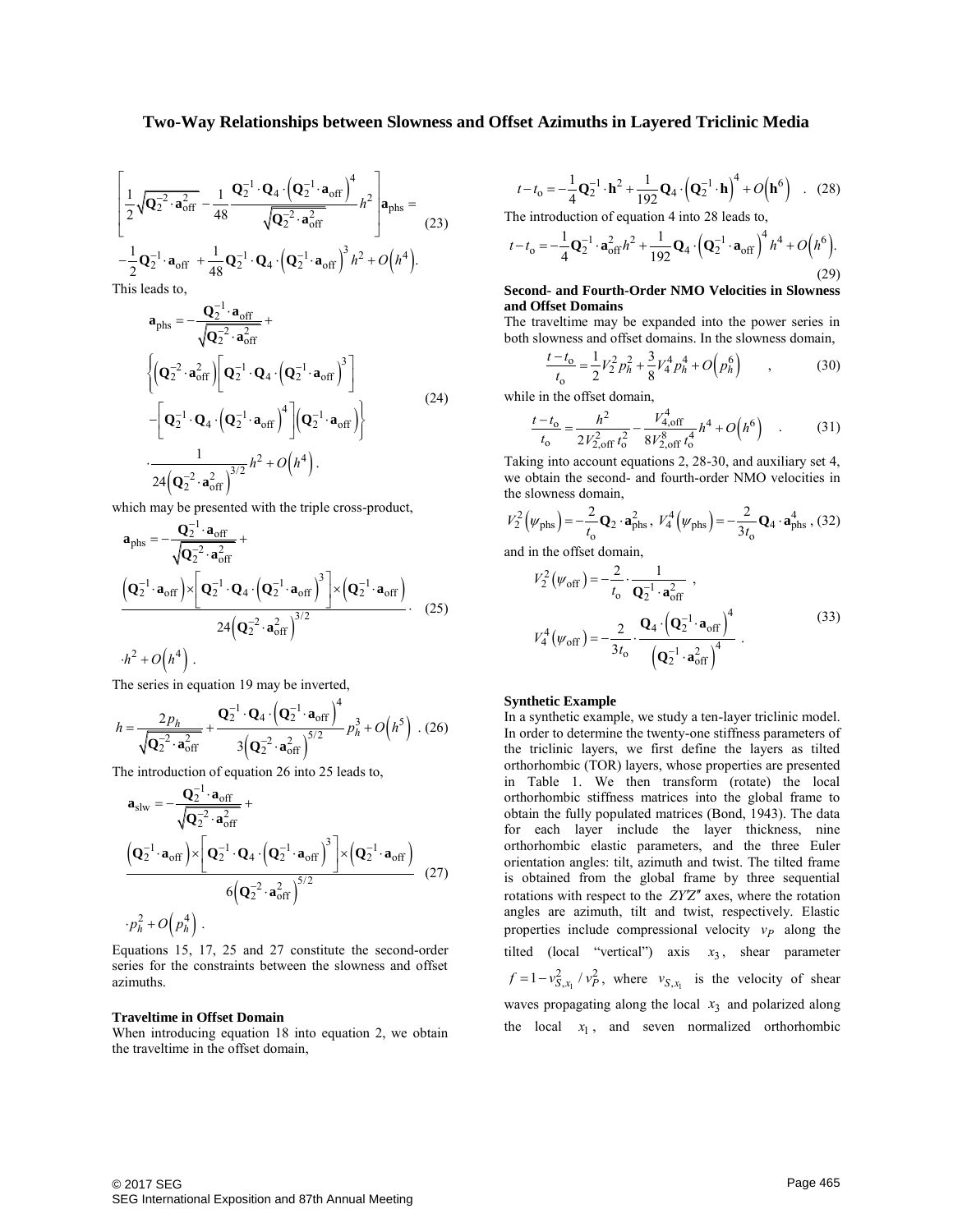parameters  $(\delta_1, \delta_2, \delta_3, \varepsilon_1, \varepsilon_2, \gamma_1, \gamma_2)$  introduced by Tsvankin (1997), which are extensions to Thomsen (1986) parameters of transverse isotropy. The compressional velocity is in km/s, the layer thickness is in km, and the orientation angles (tilt, azimuth and twist) are in degrees. In Figure 1 we plot the normalized second- and fourth-order

NMO velocities and the effective anellipticity vs. slownessazimuth and offset-azimuth. The NMO velocities are normalized with the average normal-incidence velocity. The average velocity, in turn, is defined as the ratio of the doubled total depth to the total two-way normal incidence traveltime.

| #  | $\delta_1$ | $\mathcal{O}_2$ | $\delta_3$ | $\varepsilon_1$ | $\varepsilon_2$ | $\gamma_1$ | $\gamma_2$ |      | $v_{\rm P}$ | Δz   | tilt | azm   | tws   |
|----|------------|-----------------|------------|-----------------|-----------------|------------|------------|------|-------------|------|------|-------|-------|
|    | 0.12       | 0.16            | 0.08       | 0.25            | 0.18            | 0.12       | $-0.10$    | 0.74 | 2.0         | 0.35 | 28   | 36    | 47    |
| 2  | $-0.10$    | 0.15            | $-0.06$    | 0.19            | 0.08            | 0.07       | $-0.11$    | 0.73 | 2.2         | 0.31 | 14   | 39    | 35    |
| 3  | 0.15       | $-0.13$         | 0.09       | 0.29            | 0.12            | $-0.05$    | 0.08       | 0.70 | 2.4         | 0.27 | 23   | 83    | 19    |
| 4  | 0.14       | 0.11            | $-0.10$    | 0.15            | $-0.06$         | $-0.06$    | 0.07       | 0.72 | 2.6         | 0.19 | 19   | 74    | -56   |
| 5  | $-0.11$    | 0.15            | 0.08       | $-0.07$         | $-0.16$         | $-0.11$    | $-0.16$    | 0.71 | 2.9         | 0.32 | 15   | 55    | $-28$ |
| 6  | $-0.08$    | $-0.19$         | 0.07       | 0.08            | 0.28            | 0.09       | $-0.15$    | 0.76 | 3.3         | 0.29 | 18   | 23    | 31    |
| 7  | $-0.17$    | 0.12            | $-0.04$    | 0.24            | 0.16            | 0.10       | 0.12       | 0.78 | 3.6         | 0.36 | 24   | $-26$ | 62    |
| 8  | 0.11       | $-0.16$         | $-0.06$    | $-0.20$         | $-0.12$         | $-0.08$    | $-0.06$    | 0.79 | 3.4         | 0.28 | 29   | -96   | 45    |
| 9  | 0.19       | 0.14            | 0.05       | $-0.13$         | $-0.22$         | 0.12       | $-0.13$    | 0.80 | 3.2         | 0.40 | 11   | -84   | 39    |
| 10 | $-0.18$    | 0.12            | 0.04       | $-0.11$         | 0.19            | 0.04       | 0.10       | 0.69 | 3.0         | 0.45 | 30   | 97    | 79    |

Table 1: Elastic properties and geometry of layers in multi-layer TOR model.



Figure 1: Second- and fourth-order NMO velocities and effective anellipticity for multi-layer TOR model in slowness azimuth and offset azimuth domains.

### **Conclusions**

Considering symmetric moveout in a horizontally layered anisotropic media, with triclinic anisotropy for pure-mode waves and monoclinic with horizontal plane of symmetry for converted waves, we derive the coefficients of the second-order series, describing the two-way relationships between the slowness-azimuth and offset-azimuth. These second-order series correspond to the fourth-order traveltime series. The small parameter in the series may be either horizontal slowness or offset. The coefficients of the two-way azimuth series depend on the global effective parameters, which represent weighted stacks of local effective parameters, with layer thickness being the weights. The local effective parameters, in turn, depend on the second- and fourth-order derivatives of the vertical slowness surface in a single layer for a specific wave type, with respect to two lateral slowness components. The global effective parameters also define the second- and fourth-order normal moveout velocities (and effective anellipticity). The NMO velocities represent series coefficients for the offset and traveltime in the slownessazimuth domain and for the traveltime and slowness in the offset-azimuth domain.